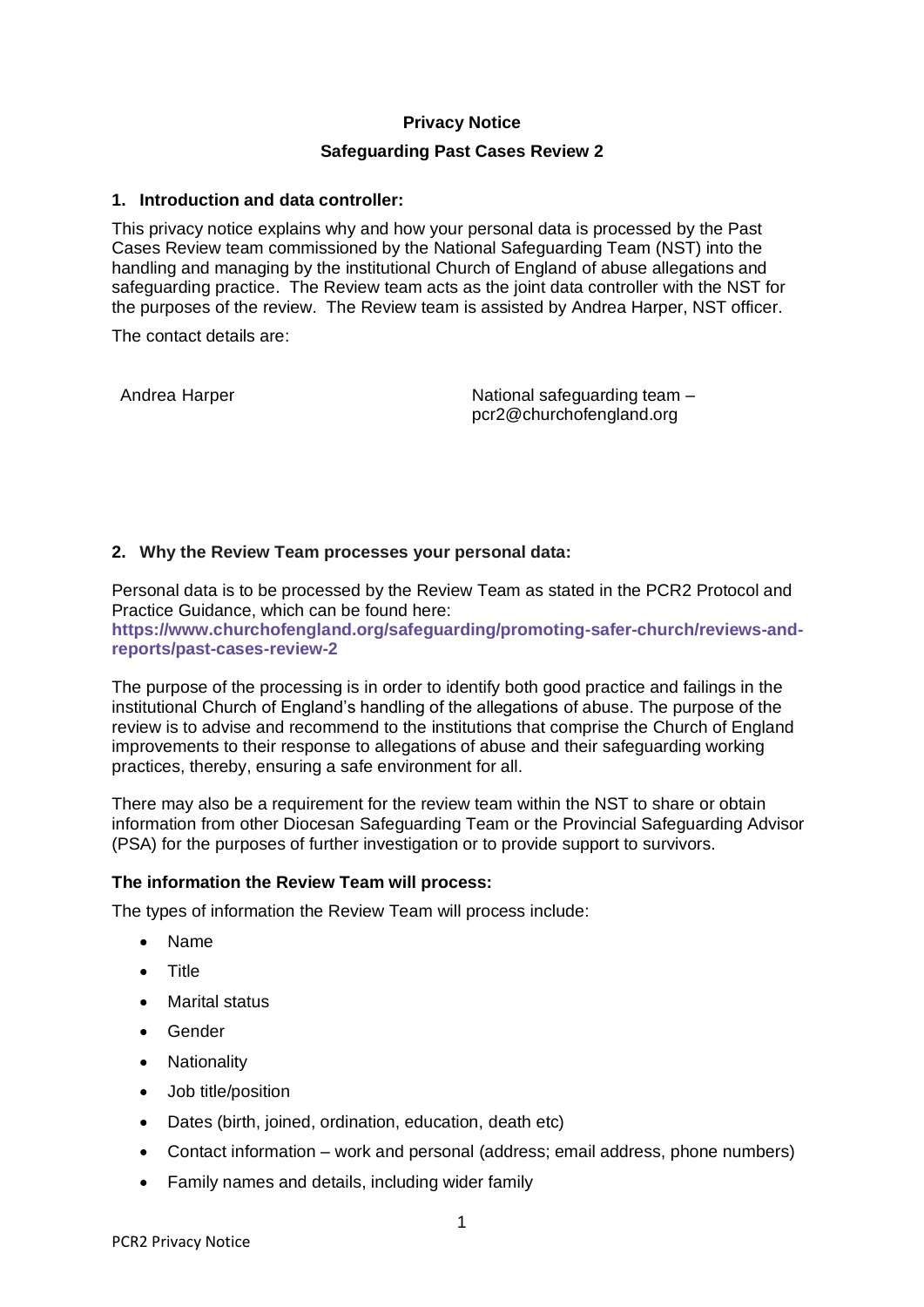- Lifestyle and social circumstances
- Socio-economic details
- Employment and appointments
- Education details
- Training attendance/certification

The Review Team may also process "special categories" of information, such as:

- Race
- Ethnic origin
- Religion
- Health
- Sex life, or
- Sexual orientation

The Review team may also process data concerning:

• criminal convictions and offences, including criminal allegations.

The Review Team may process information about:

- Current, former and retired clergy
- Current and former church officers (A church officer is anyone appointed/elected by or on behalf of the Church to a post or role, whether they are ordained or lay, paid or unpaid).
- Current and former employees
- Current and former volunteers
- Individuals who made allegations of abuse
- Current and former professional advisers and consultants
- Individuals whose safety has been/was put at risk
- Children and parents/carers
- Complaints of misconduct and any unlawful acts
- Details of misconduct and any unlawful acts, including the nature of any allegations
- Individuals who witnessed any misconduct or any unlawful acts or were alleged to witness such acts

The Review Team may process the following types of documents or correspondence:

- Records of alerts, notifications, concerns or allegations
- Disciplinary, case and personal files
- Risk Assessments
- Confidential declaration forms
- Recruitment documentation e.g. DBS checks
- Training records
- Referrals
- Self-referrals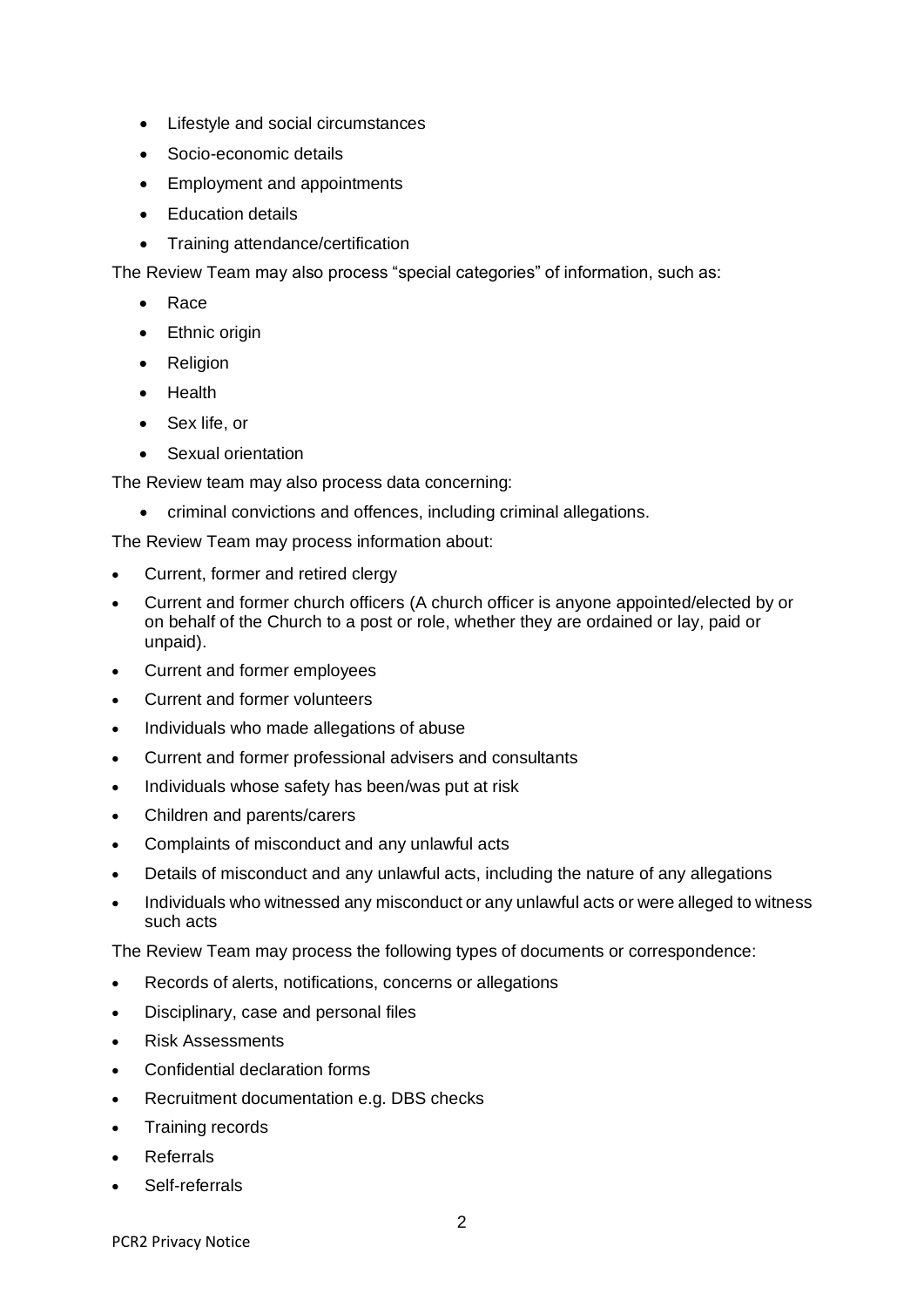- Minutes of meetings
- Correspondence, including letters, emails etc.
- Telephone call notes
- Records of any enquiries, advice sought or provided
- Records provided by the police or statutory agencies
- Any notifications provided to external parties e.g. police, local authorities, Charity Commission, insurers etc.

# **3. The lawful bases for processing your personal information**

The Review Team will process your personal data on the following lawful bases:

### Personal data

- **Legitimate interest** the Review Team will need to process personal data to undertake the review, in order that the institutional Church of England can take steps to enhance and improve its response to allegations of abuse and working practices, thereby ensuring a safe environment for all.
- **Consent** we may need to process additional information held by the police and law enforcement agencies where your consent is required, and you have consented to us doing so for the purposes of the Review. **You have the right to withdraw consent at any time by contacting us using the contact details provided in section 9 below**.

# Legitimate Interest Assessment

We have undertaken a Legitimate Interest Assessment the summary of which sets out why we have a legitimate interest.

| We have a specific purpose with<br>a defined benefit                                                                  | The purpose of the review is to advise and<br>recommend to the institutional Church of England<br>improvements to its response to allegations of abuse<br>and its safeguarding working practice, thereby<br>ensuring a safe environment for all.                                                              |
|-----------------------------------------------------------------------------------------------------------------------|---------------------------------------------------------------------------------------------------------------------------------------------------------------------------------------------------------------------------------------------------------------------------------------------------------------|
| The processing is necessary to<br>achieve the defined benefit.                                                        | The institutional Church of England would be unable<br>to address any failings as these would not be known<br>or understood, and would be less able to improve<br>practice, or to address the concerns and needs of<br>survivors.                                                                             |
| The purpose is balanced against,<br>and does not override, the<br>interests, rights and freedoms of<br>data subjects. | Data subjects have a joint interest in learning from the<br>review and understanding what happened and what<br>needs to be done to improve practice and survivor<br>support. Data subject involvement is a key<br>component of the review, and measures are in place<br>to protect their rights and freedoms. |

For a copy of the full Legitimate Interest Assessment, please contact [*insert name/job title*] whose contact details are set out at section 10 below.

Special categories and information relating to criminal convictions and offences

• **Consent** - we may need to process additional information held by the police and law enforcement agencies where your consent is required, and you have given explicit consent to us doing so for the purposes of the Review. **You have the right to**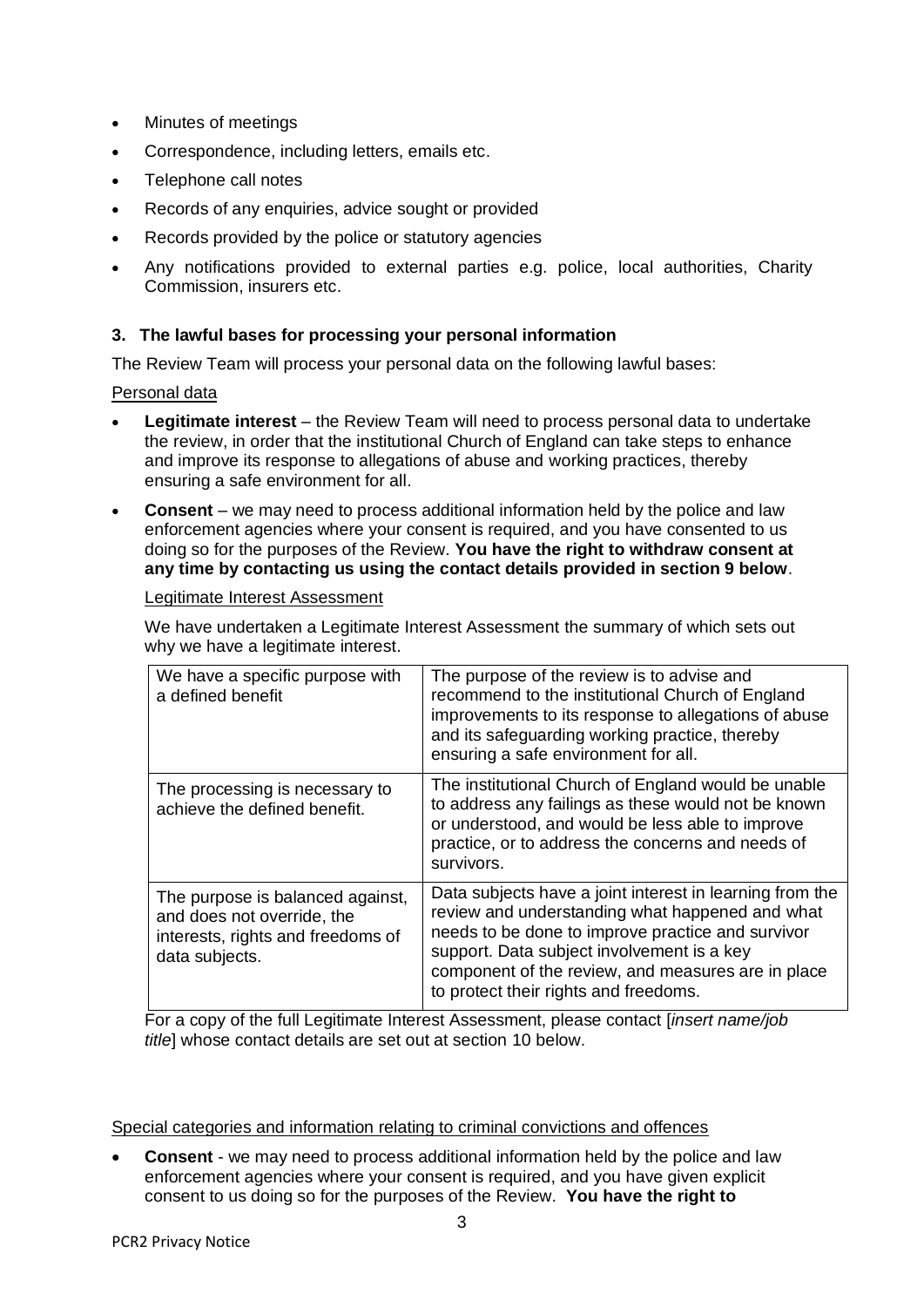# **withdraw consent at any time by contacting us using the contact details provided in section 9 below**.

• **Substantial public interest** (protecting the public against dishonesty etc.) – the Review Team may need to process your information where necessary for the protection of members of the public generally against seriously improper conduct, and from any failures in connection with, the institutional Church of England's activities, or for safeguarding purposes.

# **4. Who the Review Team collect your information from**:

The Review Team will process personal data that comes from various sources including:

- Former and current archbishops/diocesan/suffragan bishops and staff in the archbishop's/bishop's office;
- Former and current provincial/diocesan registrars and diocesan safeguarding advisors;
- Former and current office holders or members of staff in the diocese or parishes
- Volunteers in the diocese or parishes;
- The National Church Institutions, Theological Training Institutions, Religious Communities, and other Church of England organisations;
- Victims/survivors and those who have made allegations of abuse;
- Advocates, parents or guardians of those who have made allegations of abuse;
- Members of the clergy (serving and retired);
- Current and former members of the PCCs;
- Witnesses to any unlawful behaviour or other misconduct;
- Charities and volunteer organisations;
- The police and other statutory or regulatory agencies.

Some information will come directly from the individuals concerned and some will come from other sources, (e.g. case files), (see section 3 above for further information).

# **5. Sharing your information:**

All personal data provided will be treated as strictly confidential and may be shared only with the Diocesan Safeguarding Team or PSA. Data may also be shared with the Diocesan PCR2 Reference Group, and the National PCR2 Management Board for the purposes of validation, oversight and independent scrutiny, and the National Safeguarding Team's (NST) independent reviewer for the purposes of collating a final report and recommendations.

Data may also be shared with the NST, police or other statutory or regulatory agencies both during and after the Review if necessary, in order to undertake any investigation of allegations.

When the review is completed the data will be anonymised for the purpose of a report and recommendations for improving the Church of England's safeguarding procedures, including the response to allegations and safer working practices.

# **6. How long does the data controller keep your information?**

We will keep your information in accordance with the Safeguarding Retention Schedule.

# **7. Security**

We are committed to ensuring that your personal data is secure. We limit access to data on a need to know basis and all electronic transfer and storage is encrypted.

# **8. Your rights**

You have the following rights regarding your personal data:

The right to be informed about any data we hold about you;